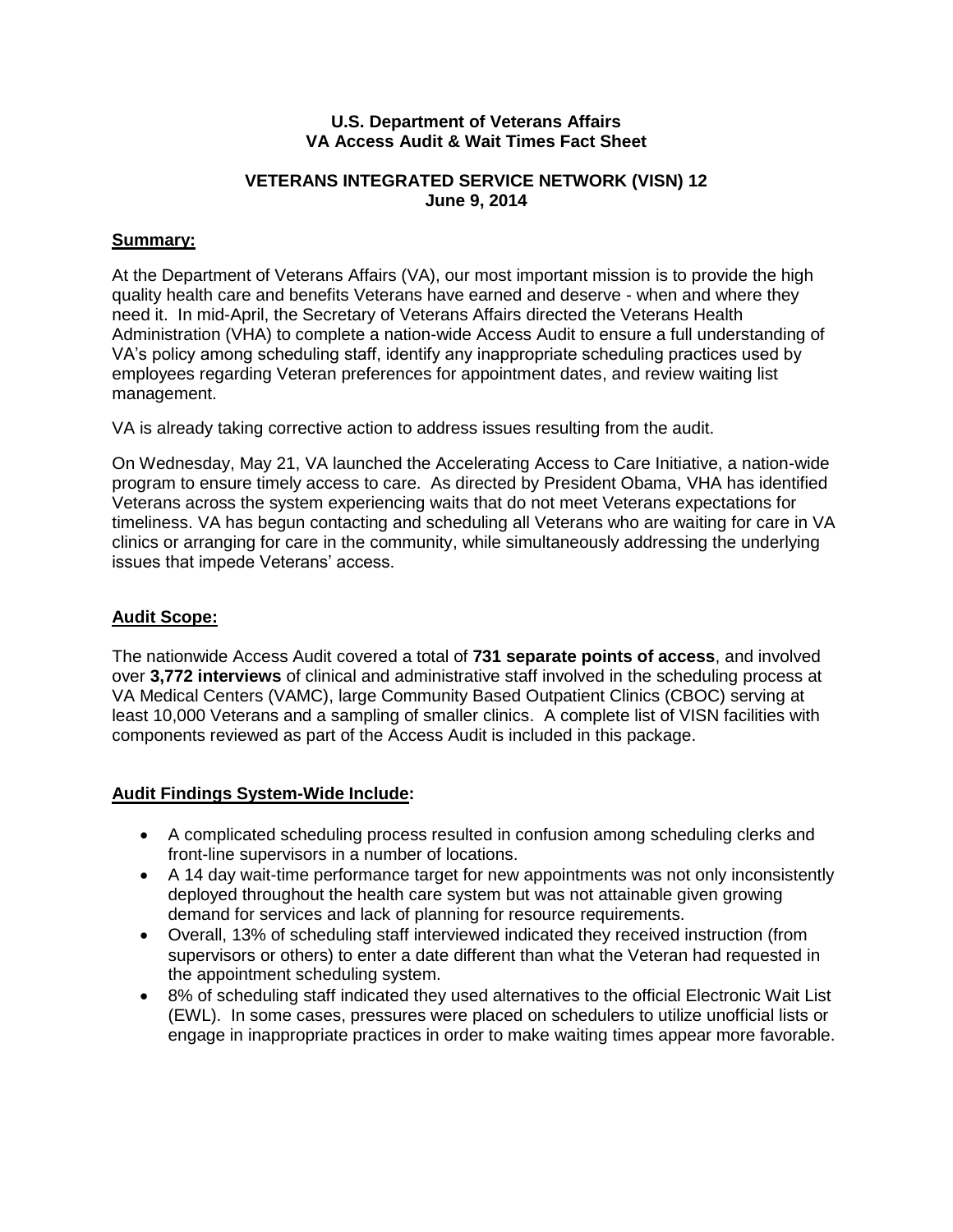Such practices are widespread enough to require VA to re-examine its entire Performance Management system and, in particular, whether current measures and targets for access are realistic or sufficient.

# **Audit Findings: Further Review**

As a result of these audits, some locations were flagged for further review and investigation. Any instance of suspected willful misconduct is being reported promptly to the VA Office of Inspector General (OIG). Where the OIG chooses not to immediately investigate, VHA leadership will launch either a fact finding or formal administrative investigation. Where misconduct is confirmed, appropriate personnel actions will promptly be pursued. As a result of the initial audit findings, there are 6 locations in VISN 12 that require further review:

| <b>VISN</b> | <b>Facility Name</b>                   |
|-------------|----------------------------------------|
| 12          | Hines VAMC, IL                         |
| 12          | Adam Benjamin Jr. Clinic (Crown Point) |
| 12          | Madison VAMC, WI                       |
| 12          | <b>Joliet CBOC</b>                     |
| 12          | Kenosha Clinic                         |
| 12          | Janesville Clinic                      |

# **Audit Findings: Immediate Actions:**

While VHA must assess and learn from the Access Audit, we are immediately redoubling our efforts to quickly address delays in Veterans' health care. VHA is identifying where Veterans are waiting for care and ensuring that timely, quality care is made available as quickly as possible. Among the immediate actions VA is taking:

- VA has accelerated care for Veterans currently waiting for health care services. **VHA is in the process of contacting in excess of 90,000 Veterans during the first phase of VA's "Accelerating Access to Care Initiative"**
	- o VHA will provide Veterans who do not currently have an appointment, or are waiting for additional care or services longer than 30 days the option to be rescheduled sooner if VA capacity exists, keep their scheduled appointment, or be referred to non-VA providers in the community
- VA has suspended all VHA Senior Executive Performance Awards for FY14
- VHA will remove 14-day performance goal from employee performance plans
- VHA will revise, enhance and deploy Scheduling Training
- VHA will implement a site inspection process

# **Audit Findings: Long Term and Other Actions**: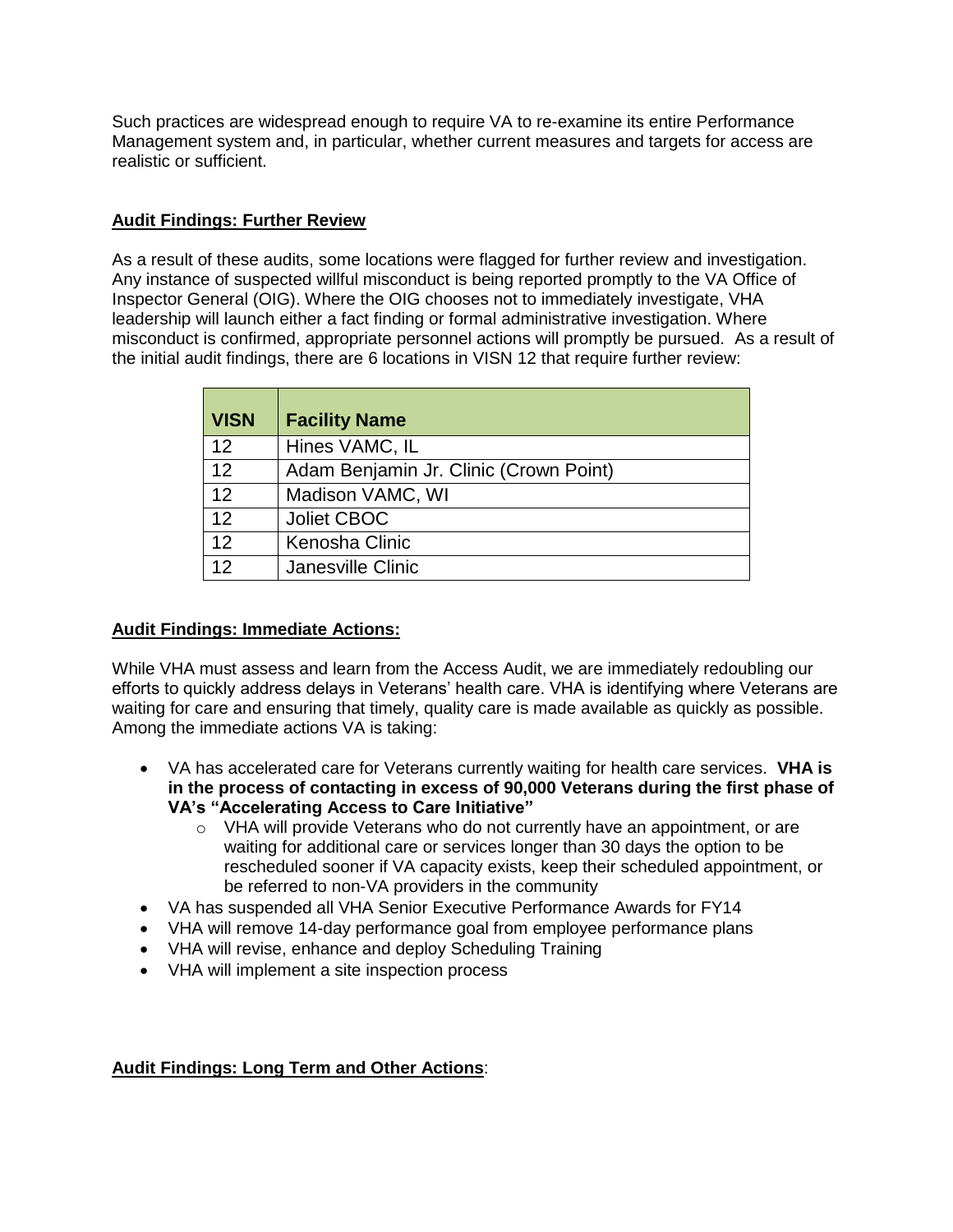VHA is committed to a renewed and aggressive preparation, teaching, training and coaching of our employees. Throughout the immediate and long term, we will emphasize accountability, and ensure managers and staff engaging in inappropriate practices are held accountable.

- VHA will overhaul the scheduling and access management directive
- VHA will roll out near-term changes to the legacy scheduling system
- VHA will acquire and deploy long-term scheduling software solutions
- VHA will reassess and establish access timeliness goals
- VHA will strengthen accountability for integrity in scheduling and access management

# **Locality Wait Time Information**

 On May 15, 2014, **VHA had over 6 million appointments scheduled** across the system. Nationwide, there are roughly 57,436 Veterans who are waiting to be scheduled for care and another 63,869 who over the past ten years have enrolled in our healthcare system and have not been seen for an appointment. VA is moving aggressively to contact these Veterans through the Accelerating Access to Care Initiative.

 Facility data for VISN 12 is listed in the attachment. Complete data is located online at [www.va.gov/health/access-audit.asp](https://www.va.gov/health/access-audit.asp)

 At the Department of Veterans Affairs (VA), our most important mission is to provide the high quality health care and benefits Veterans have earned and deserve. While VHA must assess and learn from the Access Audit, we are immediately redoubling our efforts to quickly address delays in Veterans' health care.

 VHA is identifying where Veterans are waiting for care and ensuring that timely, quality care is made available as quickly as possible through the Accelerating Access to Care Initiative.